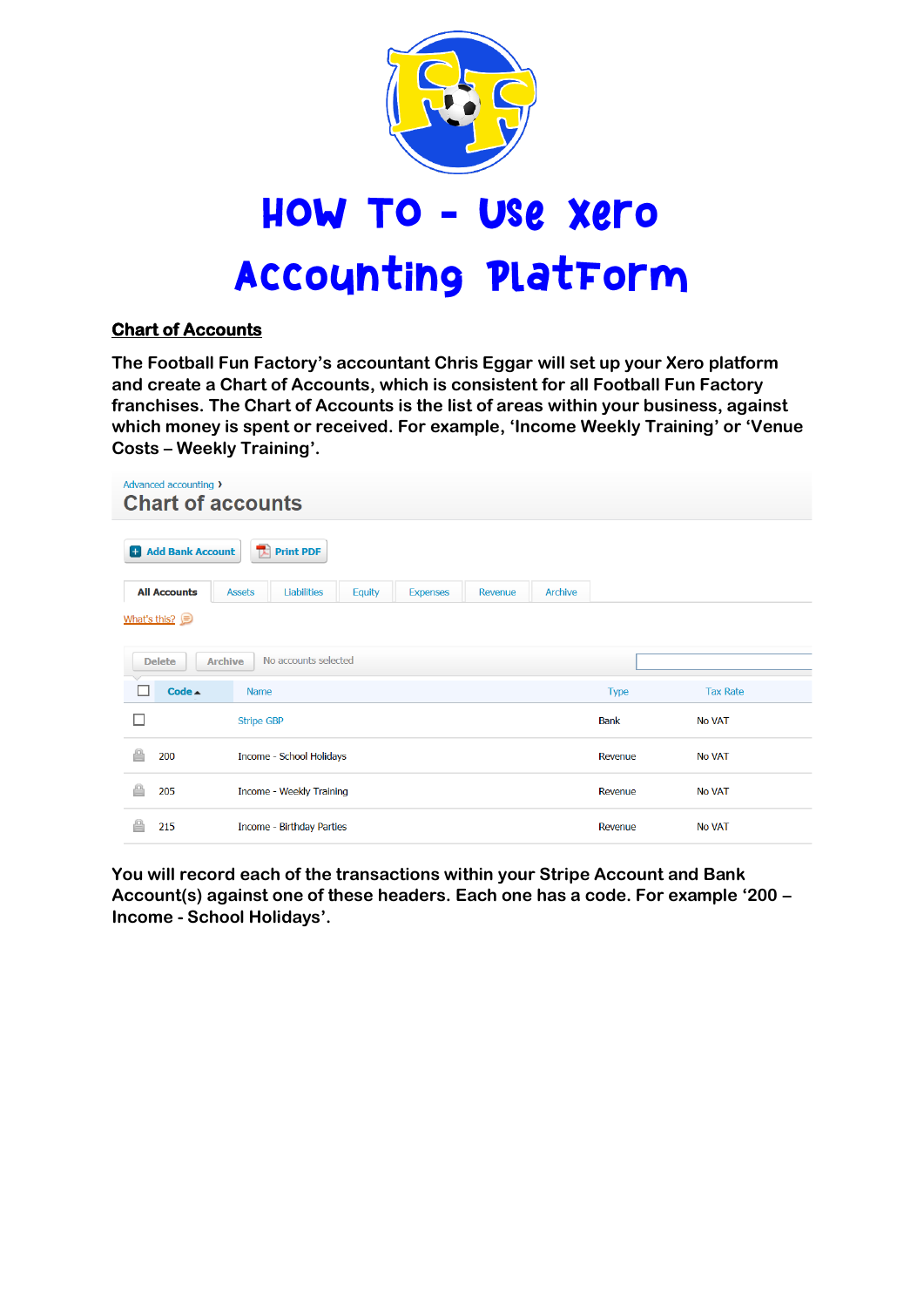## **Dashboard**

**You can access your Stripe Account and Bank Account transactions via the Dashboard (shown below).** 

| Football Fun Factory Limited ~                            | <b>Dashboard</b><br><b>Accounting</b><br><b>Contacts</b>                     |                                                                                                                   | Q<br>n                              |
|-----------------------------------------------------------|------------------------------------------------------------------------------|-------------------------------------------------------------------------------------------------------------------|-------------------------------------|
| <b>Football Fun Factory Limited</b>                       |                                                                              | Your last login: 1 day ago from United Kingdom                                                                    |                                     |
| <b>Stripe GBP</b><br>0000000                              | $\vdots$<br>stripe                                                           | <b>Account watchlist</b>                                                                                          |                                     |
| <b>Reconcile 164 items</b>                                | <b>Balance in Xero</b><br>(1,099.22)<br>Statement balance (22 Mar)<br>0.00   | This month<br><b>Account</b><br>Directors' Loan Account (835)<br>0.00<br>Loan - FFF Franchising Ltd (900)<br>0.00 | <b>YTD</b><br>17,346.07<br>2,867.70 |
| 1 Mar<br><b>Bank Current Account</b><br>52-30-31-45631433 | 15 Mar<br>22 Mar<br>8 Mar<br>$\vdots$<br><b>NatWest</b>                      |                                                                                                                   |                                     |
| <b>Reconcile 92 items</b>                                 | <b>Balance in Xero</b><br>3,278.31<br>2,107.94<br>Statement balance (25 Mar) |                                                                                                                   |                                     |

#### **Reconciling Your Transactions**

**Click on 'Reconcile X-number items'. Your Stripe Account should always be reconciled before your Bank Account.**

**Each Stripe transaction will be listed down the left-hand side of your screen. To be able to reconcile an item you will need to enter the relevant information in the white boxes on the right-hand side.**

|                                                                                                                       | Options $\blacktriangleright$ | Find & Match<br><b>Match</b><br><b>Discuss</b><br>Create<br><b>Transfer</b>           |
|-----------------------------------------------------------------------------------------------------------------------|-------------------------------|---------------------------------------------------------------------------------------|
| 23 Feb 2020<br>Sian Bettoney / siancbettoney@gmail.com<br>Booking 2550002237683727 - F<br>ch 1GFH3xDKns6CTIFYh8O6Uwn9 | 61.00                         | Sian Bettoney<br>What<br>ncome - Weekly Training ▼<br>Who<br>OK<br>Course fees<br>Why |
| More details                                                                                                          |                               | No VAT<br><b>Add details</b>                                                          |

**Once the information has been entered an 'OK' box will appear. This is how you reconcile each item. To make the 'OK' box appear, you will need to enter the following information:**

**Who – Enter the name of the person who paid you money or the person or organisation you have sent money to.** 

**What – Enter the relevant revenue or expenditure account for your transaction. You can do this by familiarising yourself with these in the Chart of Accounts. Once you have become familiar with them you can start typing the one you need. It will then pop up with the account that you need. For example, for a Football Fun Camp you**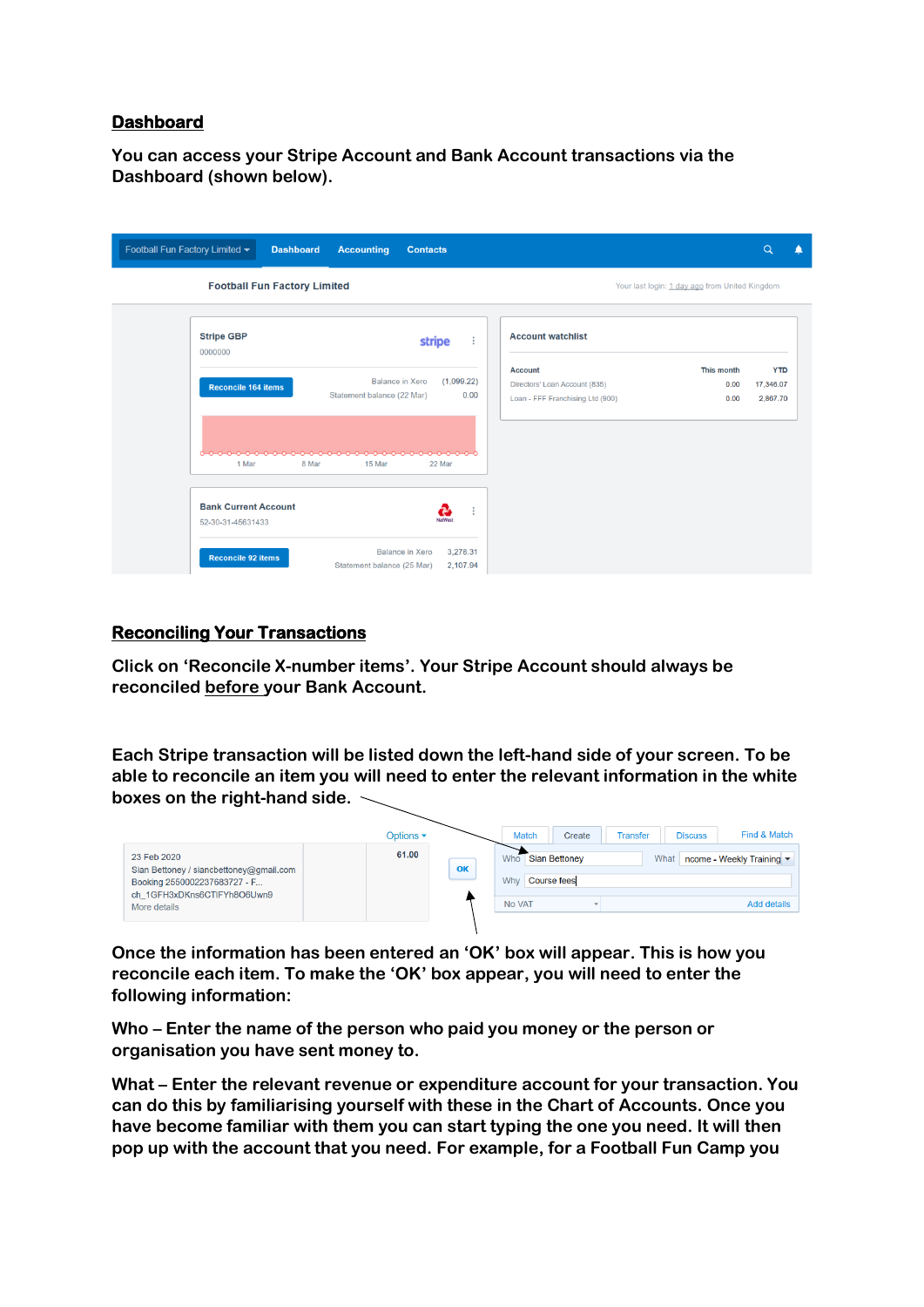**can type 'S-c-h-o-o-l' which will bring up 'Income – School holidays'. You can then click on this account to fill in the 'What' box.**

**Why – Enter something simple in your own words to track what the income of expenditure relates to. For example, 'course fees' for most income. You may enter 'Party Deposit' for a £50 deposit. These comments will be linked to each reconciliation in case the accountant needs to.**

**Once you have entered all of the relevant information you can click 'OK'** 

## **What if I get something wrong?**

**Don't worry. All of the actions you take are reversible. If you are not sure about a transaction you can also click on 'Discuss' and type in your query.**

|             | <b>Match</b> | Create | <b>Transfer</b> | <b>Discuss</b> | Find & Match               |
|-------------|--------------|--------|-----------------|----------------|----------------------------|
| <b>SAVE</b> |              |        |                 |                |                            |
|             |              |        |                 |                | Ctrl+S at any time to save |

**Following this you can email the accountant to notify him that you have some transactions with notes attached to them for discussion. He will check the transactions and reply with guidance on how to reconcile the transaction.**

## **Creating Rules**

**The fantastic thing about Xero Accounting Software is that it can be as simple as quickly checking your transactions and clicking 'OK'. The 'OK' button comes up once all of the necessary information is entered. Rules can be created to make this happen automatically. These rules can be based on:**

- **- The name of the Payee**
- **- The amount received / spent**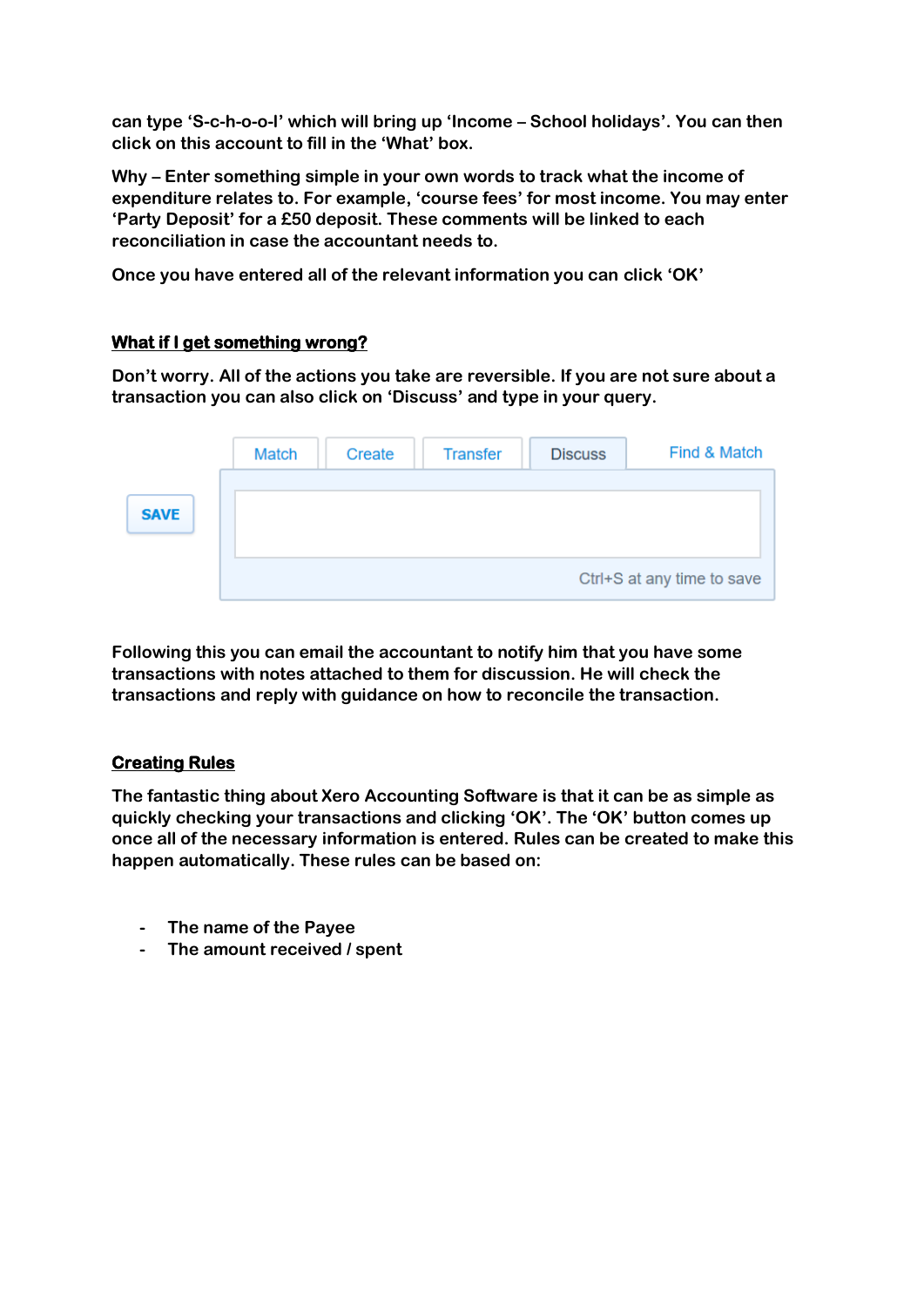## **How to Create a Rule**

**Click on 'Manage Account' at the top right-hand corner of your screen.**

**Under 'Reconcile' click 'Bank Rules'.**

|                             |                       | 22 Mar 2020<br><b>Reconciliation Report</b> | Manage Account ▲           |
|-----------------------------|-----------------------|---------------------------------------------|----------------------------|
| <b>Find</b>                 | <b>New</b>            | <b>Reconcile</b>                            | <b>Bank Feeds</b>          |
| <b>Account Transactions</b> | <b>Spend Money</b>    | Reconcile Account                           | <b>View Status Updates</b> |
| <b>Bank Statements</b>      | <b>Receive Money</b>  | <b>Bank Rules</b>                           |                            |
|                             | <b>Transfer Money</b> | <b>Reconciliation Report</b>                |                            |
|                             |                       | Import a Statement                          |                            |
|                             |                       |                                             |                            |
| <b>Edit Account Details</b> |                       |                                             |                            |

**This will bring up a list of rules that have already been set.**

**Our accountant will have set up some rules already for example, recognising payments to yourself as monthly wages.**

**Here you can create rules to make your accounting much easier. Your aim should be to create rules for as many transactions as possible so that you can simply check your transactions and click 'OK' to bring your accounting up to date. Please see below some examples of rules that can be set up:**

- **- Money sent to a venue can be recognised as 'Venue Costs – Weekly Training'**
- **- Common amounts received can be recognised for different accounts. For example - £36 income, can be recognised as a term of weekly training and therefore accounted for under 'Income – Weekly Training'.**

## **Things to consider before creating rules**

**Example: You have a coach that delivers within your weekly training programmes.** 

**Is the transaction likely to reoccur many times?** 

**If the individual coaches every week with you then it is worth creating a rule as it will save you time on each transaction (each time that you pay them). However, if they are a cover coach doing a one-off session or they fill in every once in a while then it is not worth setting up a rule.**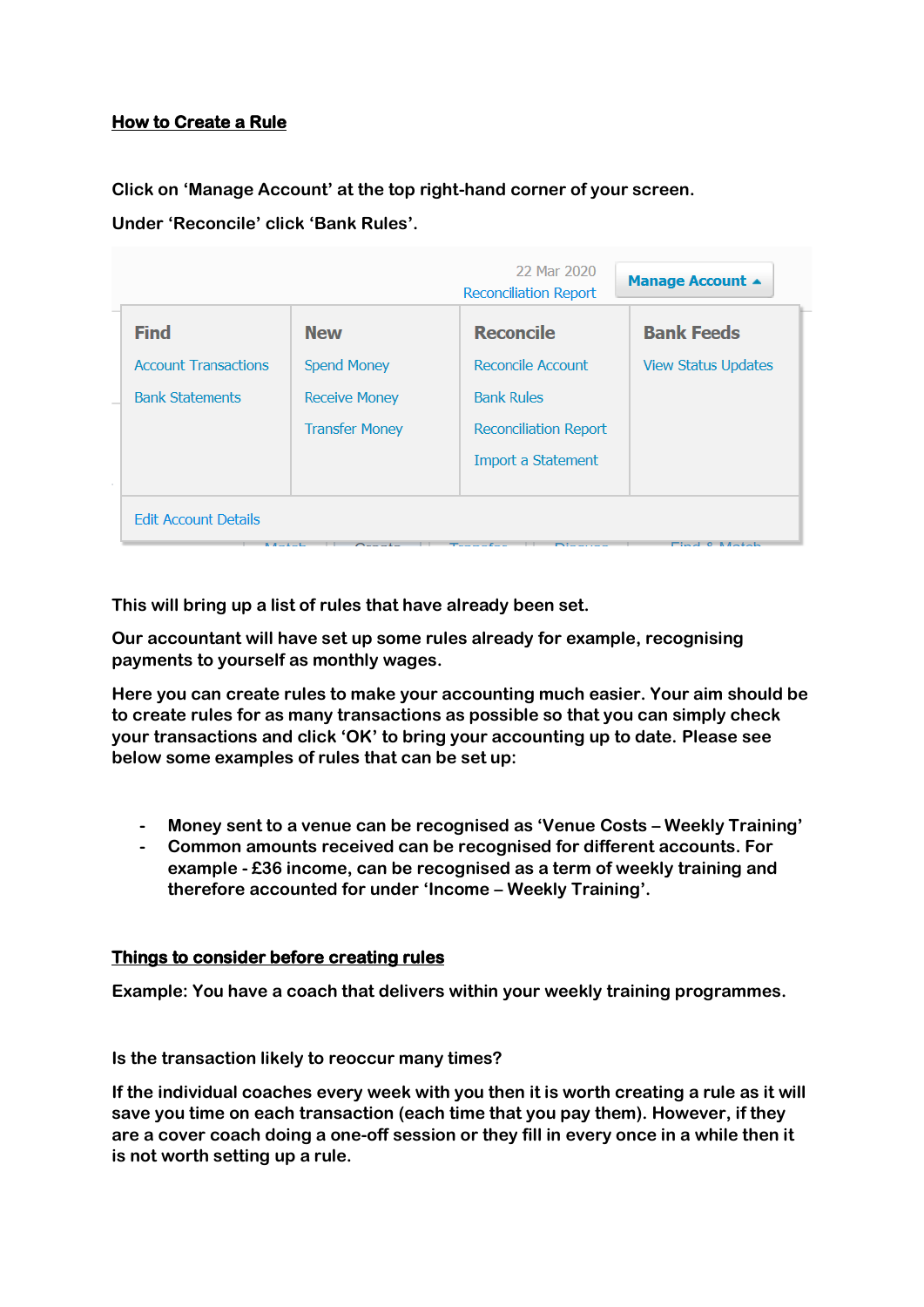**Will the account always be the same?**

**If a coach delivers on your weekly sessions but also coaches within your Football Fun Camps, the money that you send to them will go under different accounts. Their weekly training delivery should be accounted for under 'Subcontract Assistance – Weekly Training'. Whereas their coaching in the school holidays should be accounted for under 'Subcontract Assistance – School Holidays'.**

**You therefore have two choices in this scenario.**

- **1. Don't create a rule for transactions relating to this person**
- **2. Create a rule relating to one of the expenditure accounts and ensure the account is changed if the payment relates to a different account. For clarity, you could create a rule that accounts for payments sent to 'Joe Bloggs' against 'Subcontract Assistance – Weekly Training' but for amounts relating to School Holidays change the account manually.**

## **Step-by-step process to create a rule**

| Create rule A             |     | Reconcile $\blacktriangledown$              |                    |
|---------------------------|-----|---------------------------------------------|--------------------|
| <b>Spend Money Rule</b>   |     |                                             |                    |
| <b>Receive Money Rule</b> | 19) | Receive Money Rules (27)                    | Transfer Rules (1) |
| <b>Transfer Rule</b>      |     |                                             |                    |
| <b>Delete</b>             |     | No items selected. Drag & drop to re-order. |                    |
|                           |     |                                             |                    |

**Click on 'Create Rule' and select either:**

**'Spend Money Rules' – For example, paying for venue hire**

**'Receive Money Rules' – For example, £36 for a term of 6 weeks training**

**EXAMPLE 1 - Payments to One Leisure for venue hire.**

| <b>Spend money rule</b>  | Receive money rule | Transfer money rule                                                                                    |  |   |
|--------------------------|--------------------|--------------------------------------------------------------------------------------------------------|--|---|
|                          |                    | 1. When money spent on the bank statement matches $\ A\ $ $\ \mathbf{v}\ $ of the following conditions |  |   |
| Payee                    | contains           | <b>HUNTS DC</b>                                                                                        |  | E |
| <b>D</b> Add a condition |                    |                                                                                                        |  |   |

**1. You can change the rules to recognise Payee, description or amount. We have selected that the Payee contains HUNTS DC, which is the account that our invoices to One Leisure are sent to.**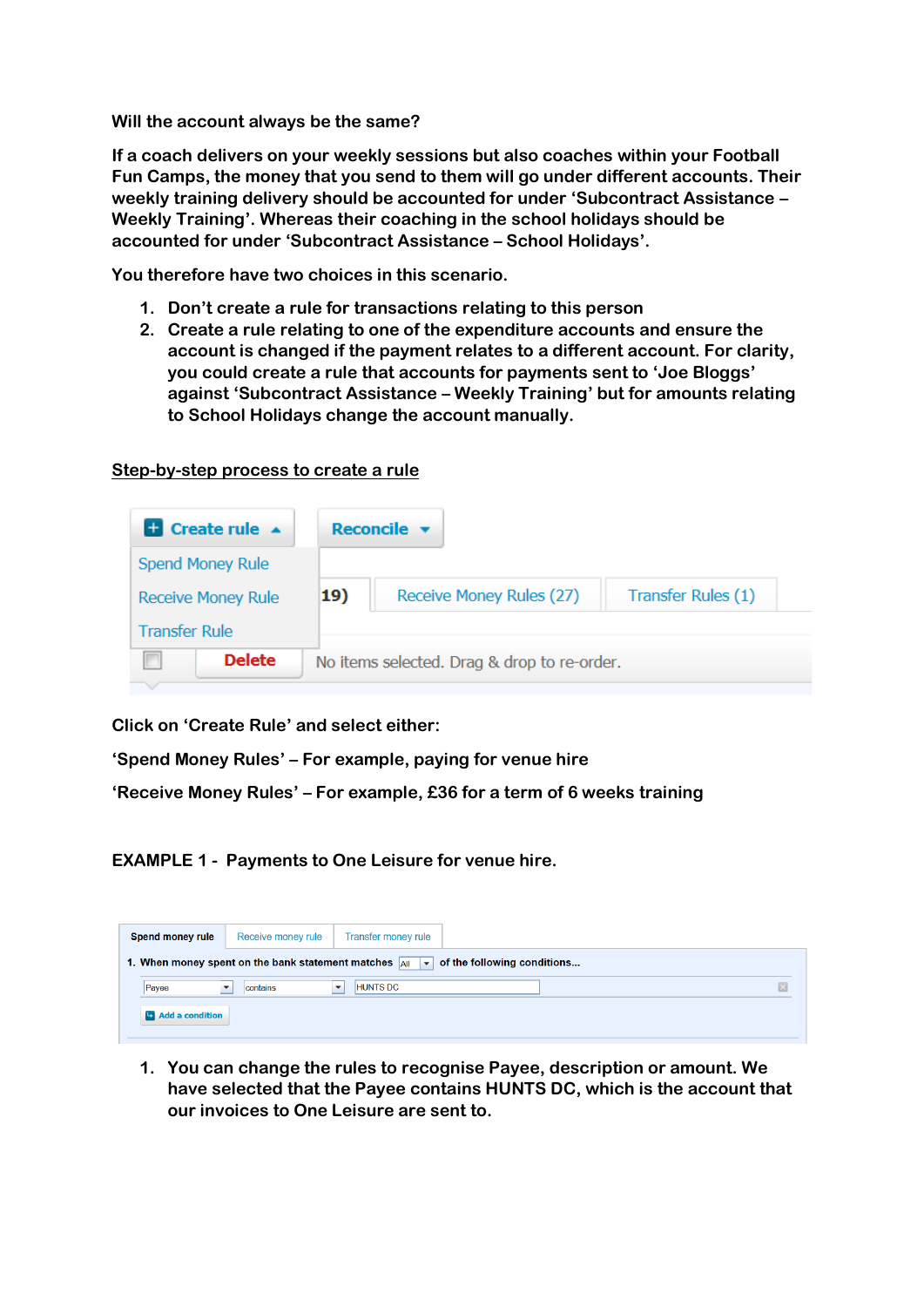| 2. Set the contact                                                         |             |
|----------------------------------------------------------------------------|-------------|
| The contact will be an existing or new contact<br>$\overline{\phantom{a}}$ | One Leisure |

**2. The contact is the name of the person or organisation that you are sending money to or receiving money from. In this case it is 'One Leisure'.**

| 3. Automatically allocate fixed value line items |
|--------------------------------------------------|
| No fixed value line items                        |
| <b>Ex</b> Add a new line                         |

**3. No action is required for item 3.**

| 4. With the remainder, allocate items in the following ratios |                                     |                 |              |         |  |
|---------------------------------------------------------------|-------------------------------------|-----------------|--------------|---------|--|
| <b>Description</b>                                            | Account                             | <b>Tax Rate</b> |              | Percent |  |
| Venue hire                                                    | 305 - Venue Costs - School Holidays | No VAT          |              | 100.00% |  |
| <b>D</b> Add a new line                                       |                                     |                 | <b>TOTAL</b> | 100.00% |  |

**4. Enter a description of what the transaction is for. In this case 'venue hire'. Type 'Venue' as the account which will bring up the 'Venue Costs – School Holidays' account**

| 5. Set the reference                            |                          |
|-------------------------------------------------|--------------------------|
| The reference will be set by me during bank rec | $\overline{\phantom{a}}$ |

**5. Set this box as 'by me during bank rec'**

| 6. Target a bank account |                                         |  |
|--------------------------|-----------------------------------------|--|
|                          | Run this rule on   Bank Current Account |  |

**6. Select which account the rule applies to. Either your Bank Account or Current Account. Or if it applies to both select 'all bank accounts'.**

| 7. Give the rule a title<br>One Leisure |             |               |
|-----------------------------------------|-------------|---------------|
| <b>Delete</b>                           | <b>Save</b> | <b>Cancel</b> |

**7. Give your title a rule. For example, the name of the venue.** 

**Click save to complete the rule.**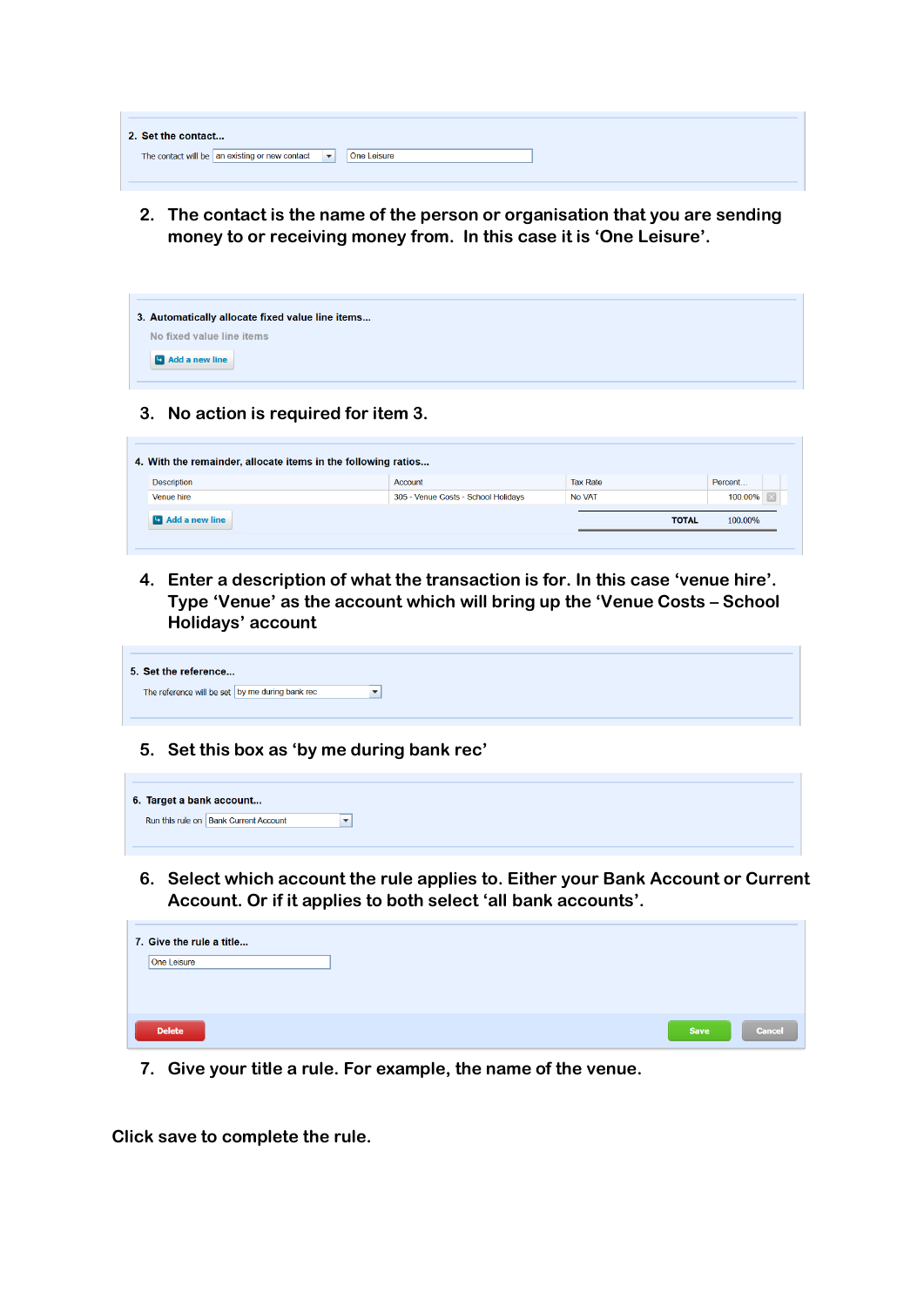**EXAMPLE 2 – Payments of £36 received for weekly training**



**1. Set Payee to 'is Blank'**

**Set the first box as 'Amount', the second box as 'equals' and then enter the amount that you are setting the rule for. In this case £36.**

| 2. Set the contact                                                                   |
|--------------------------------------------------------------------------------------|
| The contact will be an existing or new contact $\left\  \bullet \right\ $<br>Unknown |

**2. Set the box to 'an existing or new contact' and type 'unknown'.**

**When reconciling, you can then enter the name of the parent if it is shown on the transaction.**



## **3. No action required for item 3**

| 4. With the remainder, allocate items in the following ratios |                          |                                |                 |         |  |  |
|---------------------------------------------------------------|--------------------------|--------------------------------|-----------------|---------|--|--|
|                                                               | Description              | Account                        | <b>Tax Rate</b> | Percent |  |  |
|                                                               | Course fees              | 205 - Income - Weekly Training | No VAT          | 100.00% |  |  |
|                                                               | <b>Ex</b> Add a new line |                                | <b>TOTAL</b>    | 100.00% |  |  |
|                                                               |                          |                                |                 |         |  |  |

**4. Enter the 'course fees' or similar as the description.**

**Type in 'Weekly' and 'Income – Weekly Training' will come up to select as the account**

**No action is required for the Tax Rate and Percent boxes.**

**5. Set this box as 'by me during bank rec'**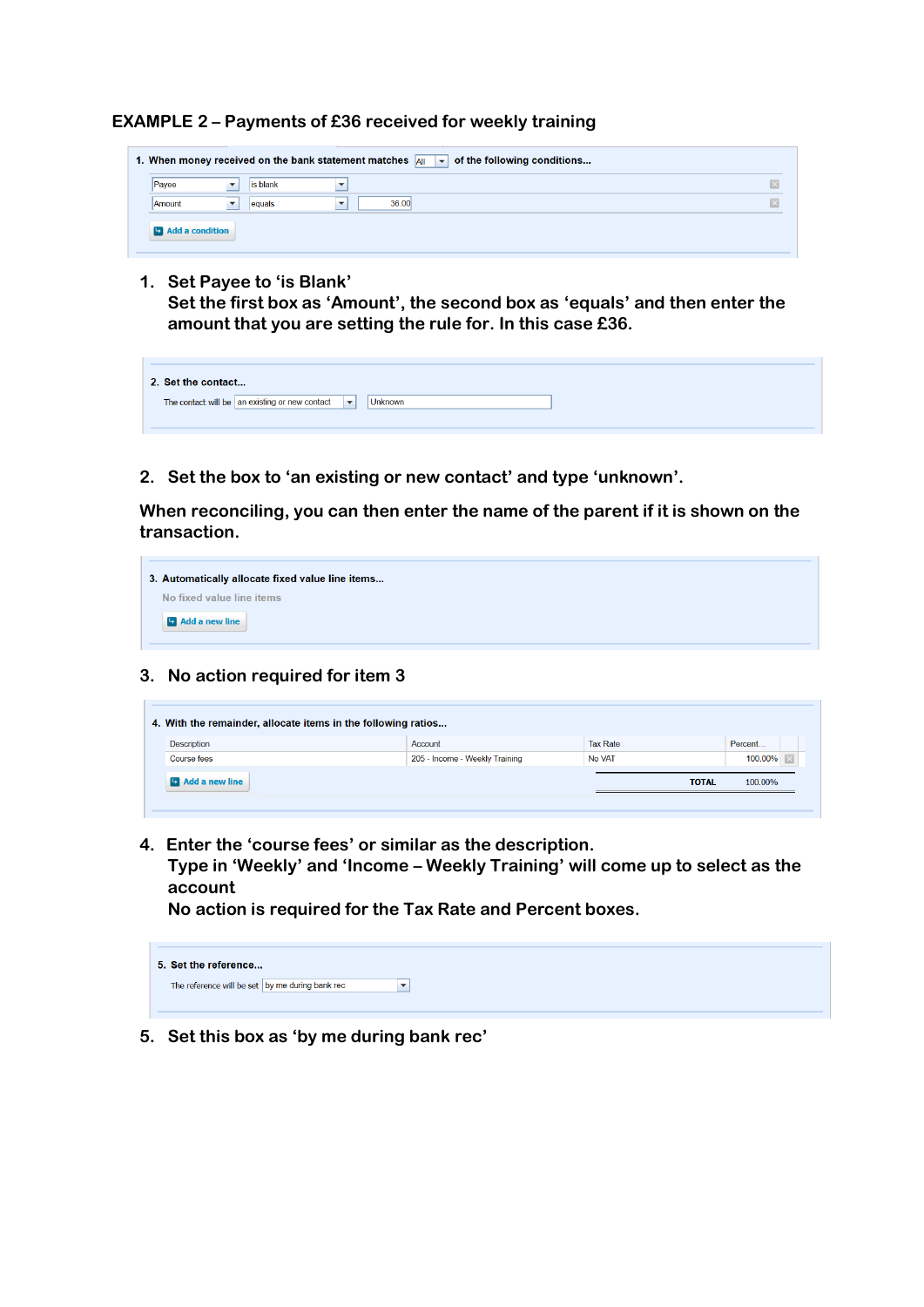| 6. Target a bank account           |  |  |
|------------------------------------|--|--|
| Run this rule on all bank accounts |  |  |

**6. Select which account the rule applies to. Either your Bank Account or Current Account. Or if it applies to both select 'all bank accounts'.**

| 7. Give the rule a title<br>£36 weekly training fees |             |               |
|------------------------------------------------------|-------------|---------------|
| <b>Delete</b>                                        | <b>Save</b> | <b>Cancel</b> |

**7. Give your title a rule. For example, the amount and what the transaction relates to. In this case '£36 weekly training fees'.**

## **Checking your transactions**

**You can decide which rules to set as you are reconciling your transactions. Once rules are set it is then simply a case of going through each transaction, checking the information is correct and clicking 'OK'.**

#### **How to Reconcile a Refund**

**Reconciling a refund is very simple and you follow the same procedure as when you reconcile normal transactions when money is received. The only different is that the money is spent rather than received. This will be entered automatically by Xero.**

**Please see the example below which relates to a £6 refund for a cancelled weekly training session.** 

|                                                                | Spent | Received                         |    |                                            | Received<br>Spent<br>$\rightarrow$ |
|----------------------------------------------------------------|-------|----------------------------------|----|--------------------------------------------|------------------------------------|
|                                                                |       | Options $\overline{\phantom{a}}$ |    | <b>Match</b><br>Create<br><b>Transfer</b>  | Find & Match<br><b>Discuss</b>     |
| 24 Feb 2020<br><b>SARAH HILL</b><br>FFF REFUND<br>More details | 6.00  |                                  | OK | Sarah Hill<br>What<br>Who<br>Refund<br>Why | 205 - Income - Weekly Tr ▼         |
|                                                                |       |                                  |    | No VAT                                     | <b>Add details</b>                 |

**Follow these steps to reconcile your refund:**

- **1. WHO - Type in the name of the parent or 'Unknown' if you are not sure.**
- **2. WHAT – Select the account that the refund relates to. You can do this in the usual way of typing 'weekly' and the 'Income – Weekly Training' account will appear for you to click on**
- **3. WHY – Type 'refund' in the box**